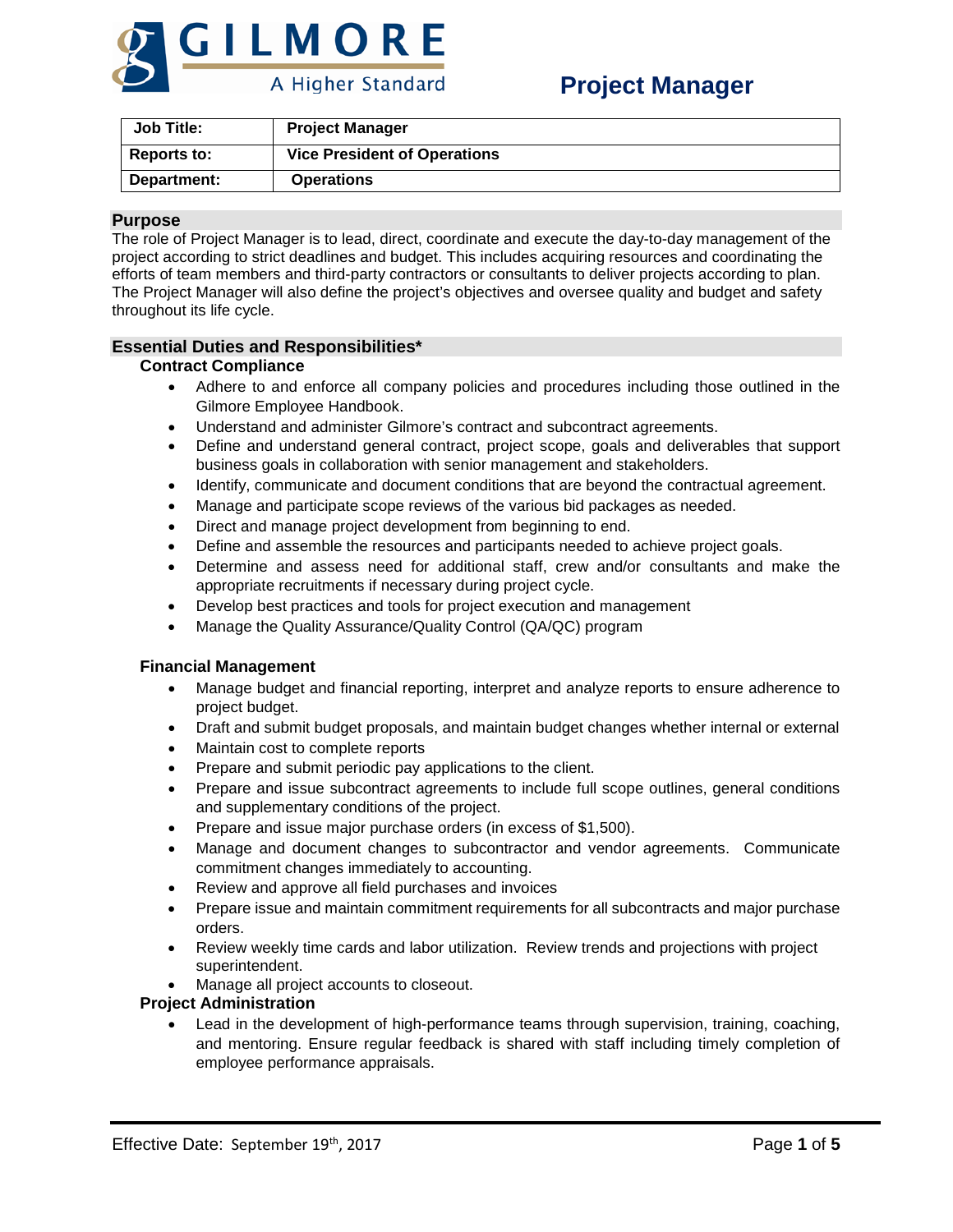

# **Project Manager**

- May work with preconstruction team in development of project.
- Where required, negotiate with other department managers for the acquisition of required personnel from within the company
- Set and continually manage project expectations with team members and other stakeholders.
- Develop and improve upon assigned client relationships fostering a "trusted advisor" status.
- Foster and enhance architect, subcontractor and vendor relations.
- Delegate tasks and responsibilities to appropriate personnel
- Post and maintain all contract documents and correspondence on webs based project management system (Procore).
- Plan and schedule project timelines and milestones using appropriate tools
- Identify and manage project dependencies and critical path.
- Track project milestones and deliverables to the project goals.
- Develop and deliver monthly progress reports, proposals, requirements documentation, and presentations.
- Determine the frequency, content and production of status reports from the project team, analyze results, and troubleshoot problem areas and report to accounting and senior management in a timely fashion.
- Proactively manage changes in project scope, identify potential crises, and devise contingency plans and monitor.
- Identify and resolve issues and conflicts within the project team.
- Maintain all project documentation organized for immediate and future reference.
- Complete closeout procedures and requirements expeditiously.
- Administer warranty program for customer follow up including 6 and 11 month checks up.

## **Project Communication**

- Liaise with project stakeholders on an ongoing basis.
- Effectively communicate project expectations to team members and stakeholders in a timely and clear fashion.
- Ensure the project superintendent and other team members are completely familiar with all contract documents including contracts, subcontracts, scope of work, construction drawings, specifications and any other documents.
- Define project success criteria and disseminate them to involved parties throughout project life cycle.
- Coach, mentor, motivate and supervise project team members and contractors and influence them to take positive action and accountability for their assigned work.
- Conduct project post mortems and create a recommendation report in order to identify successful and unsuccessful project elements.

\*May perform other duties as assigned.

## **Qualifications**

- Minimum 10 years' experience in construction or construction related field, 5 years' experience as a Project Manager.
- Bachelor's degree in Construction Management or related field of study preferred. Experience could be substituted for lack of degree.
- Knowledge of building construction, means and methods, scheduling and cost control procedures, general contract, general conditions, subcontract documents, drawings and specifications.
- Proven written and verbal communication abilities; proficiency with computer applications, including Microsoft Office Suite and web-based construction project management software (Procore).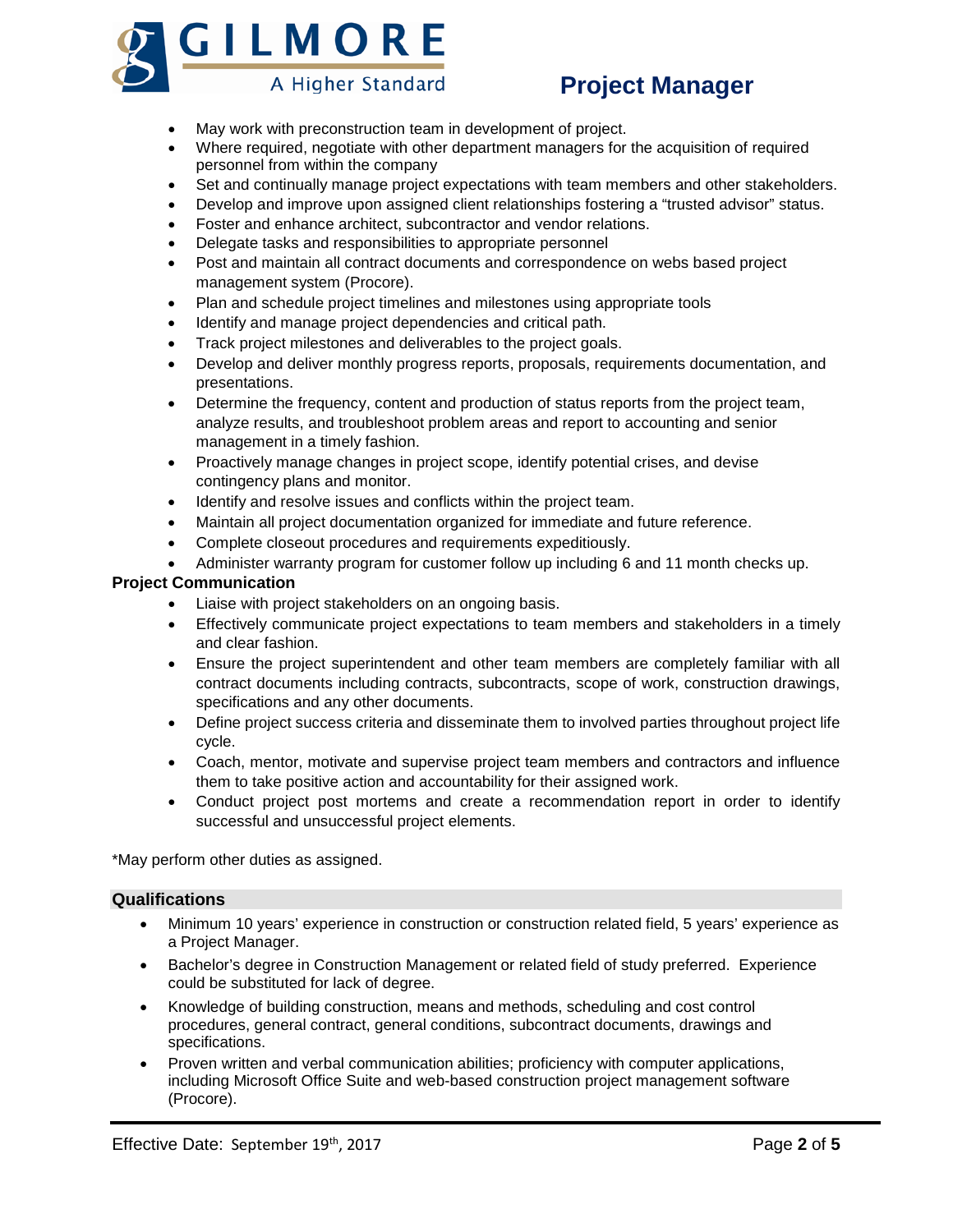

## **Project Manager**

- Must have advanced presentation skills. Ability to read, understand and interpret contract documents, drawings, specifications, scopes of work and project schedule.
- Ability to read, understand and interpret contract documents, drawings specifications, scopes of work and project schedule.
- Demonstrated leadership and interpersonal skills.
- Very strong oral and written communication skills required.
- OSHA 30-hour certification.
- CDOT erosion control management certification.
- CPR and first aid certification.
- Well organized and detail oriented.
- Material take-offs and ordering.
- Must pass criminal background check, MVR review and drug test.

## **Key Performance Indicators**

Effective performance of a Project Manager centers around the ability to manage and organize a project from pre-construction to project closeout on site. These abilities provide the entire project team with confidence that all bases are being touched.

- Job and contract knowledge, productivity, cost effective and schedule management
- Judgement, problem solving and adaptability skills
- Communication (written and oral), decision making and record keeping
- Productivity, quality, safety and compliance skills
- Leadership, crew/subcontractor management, teamwork, client relationship skills
- Team participation and attitude

## **Working Conditions**

The work environment characteristics described here are representative of those an employee encounters while performing the essential functions of this job. Reasonable accommodations may be made to enable individuals with disabilities to perform the essential functions. While performing the duties of this job, the employee regularly works on-site at the construction work site where the employee is exposed to moving mechanical parts; high precarious places; fumes or airborne particles; outside weather conditions and risk of electrical shock. The noise in these work environments is usually moderate to very loud.

## **Physical Requirements**

The physical demands described here are representative of those that must be met by an employee to successfully perform the essential functions of this job. Reasonable accommodations may be made to enable individuals with disabilities to perform the essential functions. Performance of the duties will occasionally require physical ability to climb permanent and temporary stairs, passenger use of construction personnel hoists, ability to climb ladders and negotiate work areas under construction. Specific vision abilities required by this job include close vision, peripheral vision, depth perception, and the ability to adjust focus. Performing this job requires use of hands to finger, handle, or feel objects, tools or controls, sit, talk and hear (bells, whistles, etc.), stand, climb, balance, stoop, kneel, crouch, or crawl. Employee must occasionally lift and/or move up to 50 lbs.

\*\*To comply with regulations by the American with Disabilities Act (ADA), the principal duties in job descriptions must be essential to the job. To identify essential functions, focus on the purpose and the result of the duties rather than the manner in which they are performed. The following definition applies: a job function is essential if removal of that function would fundamentally change the job.

| <i><b>Operations</b></i><br>oroved by:<br><i><u><u>Jrooidor</u></u></i><br><b>VICP</b><br>ΩT<br>. esimen |
|----------------------------------------------------------------------------------------------------------|
|----------------------------------------------------------------------------------------------------------|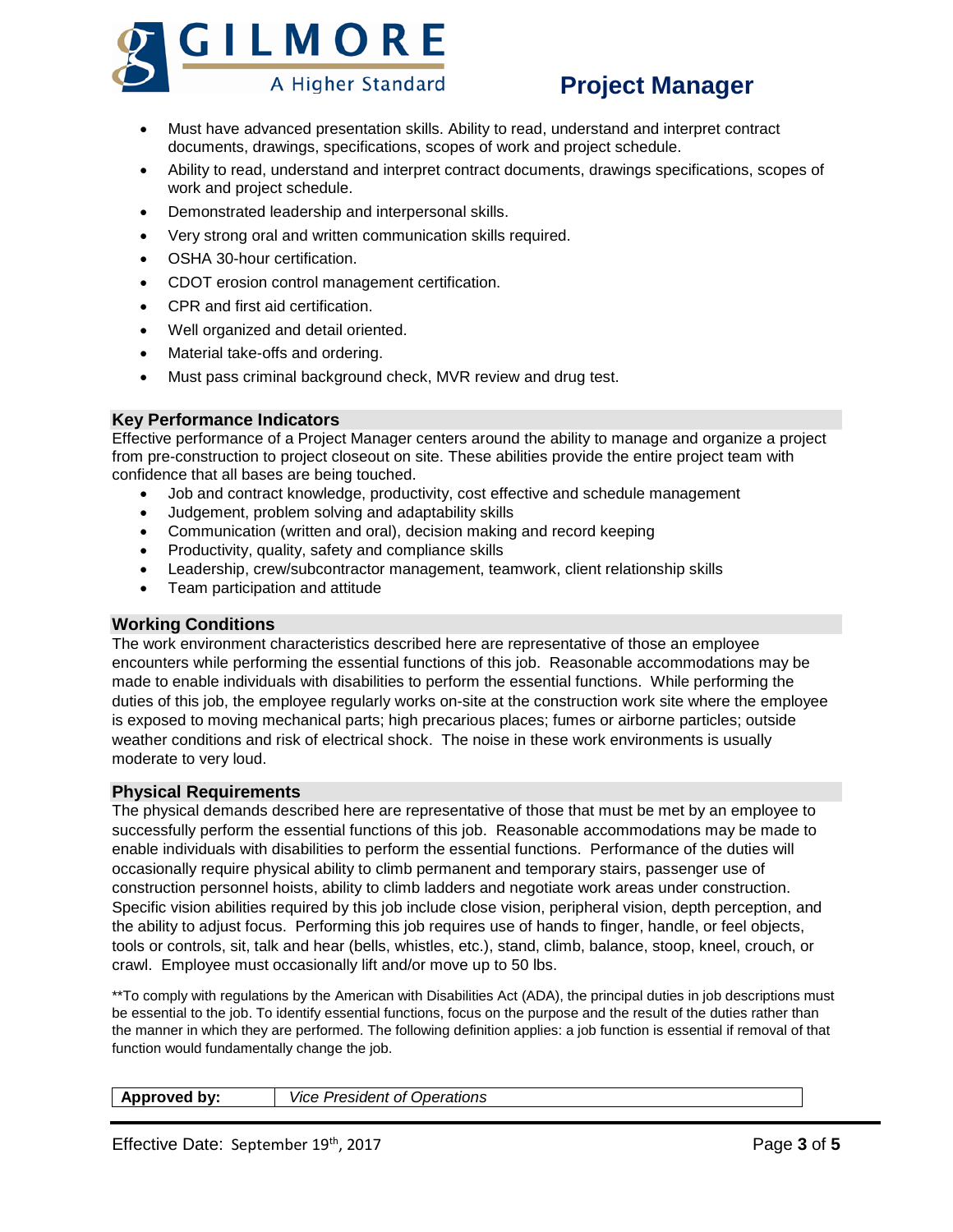

| Date approved:   | 2017<br>14.<br>December  |
|------------------|--------------------------|
| <b>Reviewed:</b> | . 2017<br>14<br>December |

This job description is not to be construed as an exhaustive statement of duties, responsibilities or requirements. Employees will be required to perform any other job-related instructions as requested by their supervisor, subject to reasonable accommodations.

## **Gilmore Construction is an Equal Opportunity Employer**